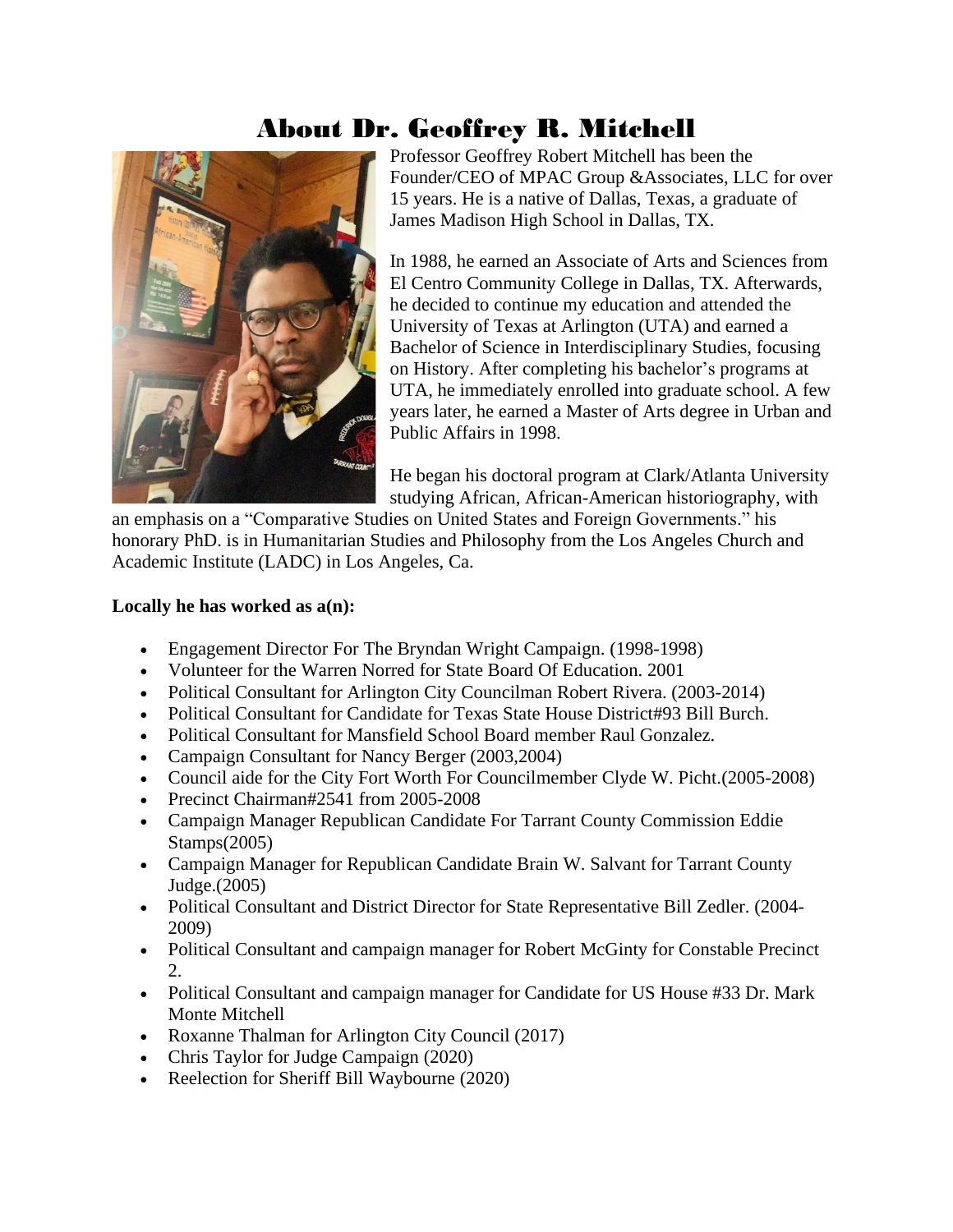- Mayor Pro Tem Dr. Victoria Farrar-Myers reelection for Arlington City County At-Large (2020)
- Brent Newsom For Mansfield Mayor (2020)

#### **As for community engagement in Tarrant County I was guest host on:**

- Rush Limbaugh's National show (1996).
- 1998-2001 Outreach Consultant for TCGOP with Chairman Pat Carlson/ Vice Chair Paul Stockard.
- Fishbowl Network (2015-2016)
- Chief Of Staff for RPT Chaplain Richmond E. Stoglin (ret.)
- Leader of the FDRSTC "Street Team". (2020-present)
- Winner of the 2020 Frederick Douglass Of Tarrant County President's Award.
- Co-Chairman of FDRSTC Leadership Seminar (2021)

#### **Education**

Los Angeles Developmental Church and Academic International Institute Ph.D. in Humanitarian Studies/Philosophy

Dallas Baptist University, Dallas, Texas American and Texas History/Government

University of Texas at Arlington M.A. in Urban Public, Affairs Thesis: Social Involvement of African American Churches

University of Texas at Arlington BA in Interdisciplinary Studies

El Centro College, AS, Criminal Justice

#### **Teaching Experience**

Texas Wesleyan University, Fort Worth. Texas – June 2019 to present. Lecturer – Political Science 101/201 Developed syllabus and overall structure, weekly lab practicum, and administered all grades.

Hill Community College, Hillsboro, Texas – May 20119-present. Lecturer – American history 1301/1302 Developed syllabus and overall structure, weekly lab practicum, and administered all grades

University of Kinshasa (UNIKIN), Democratic Republic Congo, Africa – December 2017-April 2019 Lecturer – Epistemology 501; Political Theory 6614 Developed syllabus and overall structure, weekly lab practicum, and administered all grades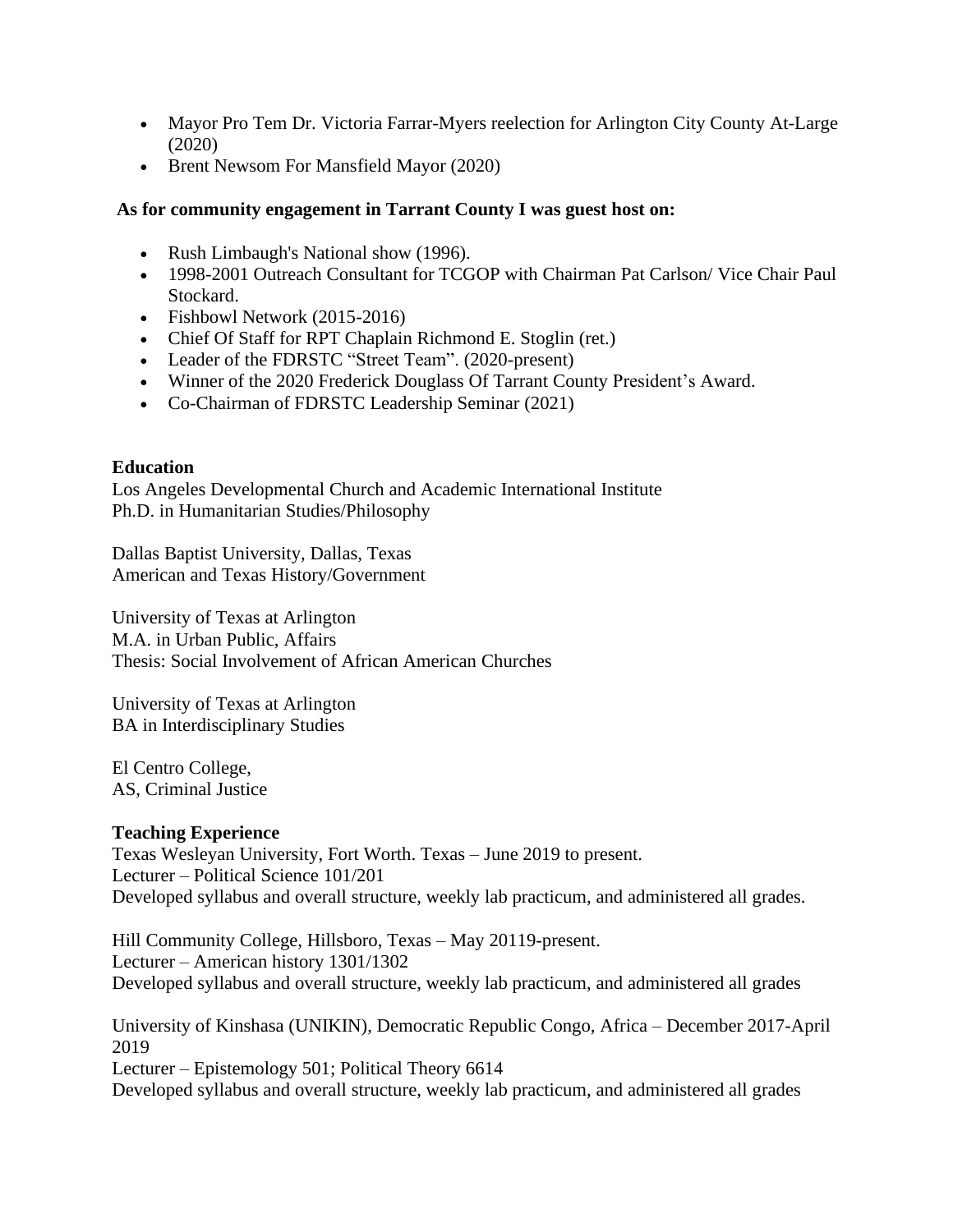University of Texas at Arlington, Arlington, Texas – May 2011-May 2015 Lecturer – African American history 3355/3356; American history 1311/1312 Developed syllabus and overall structure, weekly lab practicum, and administered all grades. Dallas Baptist University, Dallas, Texas November 2006 – August 2009 Instructor – Political Science 2301, 2302 Developed syllabus and overall structure, weekly lab practicum, and administered all grades. Dallas County Community College, Dallas, Texas – January 2008 – December 2017 Instructor – Government 2305, 2306 and American History 1301, 1302. Developed syllabus and overall structure, weekly lab practicum, and administered all grades. Tarrant County College, Fort Worth, Texas – August 2007 – December 2017 Assistant Professor-World, American and African American History Developed syllabus and overall structure, weekly lab practicum, and administered all grades.

### **Publications and papers**

- *"Le Leader Polique Au Gouverement En Afrique: La Gestion Politque Du Programme De Gouvernement"* or "*The Political Leader on Governance in Africa: The Political Management Of The Government Program.". May 2017*
- *"A Guide To Political Renewal",* May 2016
- *"From Constitution to Citizenship",* Aug. 9, 2015
- Guest Speaker at the United States African Government Leadership Academy (USAGLA)
- *Mayoral Vision: Comparative Studies Of Dallas/Fort Worth Mayors since 1960* August 16, 1999
- *"A Matter Of Race"* April 19, 1997 University Shorthorn

#### *Accomplishments and Speaking Engagements*

- 2007 Topic: Expanding Inclusion For Our Asian Community Pan-Asian Chamber Of **Commerce**
- 2009 Topic: "Living the Dream Martin Luther King Scholarship Committee" -Tarrant County Southeast Campus
- 2013 Topic: "Being Our Leaders Of Tomorrow" Phi Beta Kappa Honor Society for TCC-South campus.
- 2013 Topic "From Plantation To Presidency" for the Association for the Study of African American Life and History, Inc. at UTA.
- 2015 Topic: Building Bridges Between African Americans and Africans In the Democratic Republic Of The Congo, Africa for U.S. African Leadership and Government Academy, Inc. (USALGA)
- 2016 Topic: Know Your Government App: A Method to the Madness for Outstanding Great Teacher at the TCC Celebration Of Great Teachers Retreat.
- 2017 Co-author "The Political Leader on Governance in Africa: The Political Management Of The Government Program.
- 2019 Topic: "Policing Power For Women" International African Women's Conference. (Democratic Republic Of The Congo, Africa)